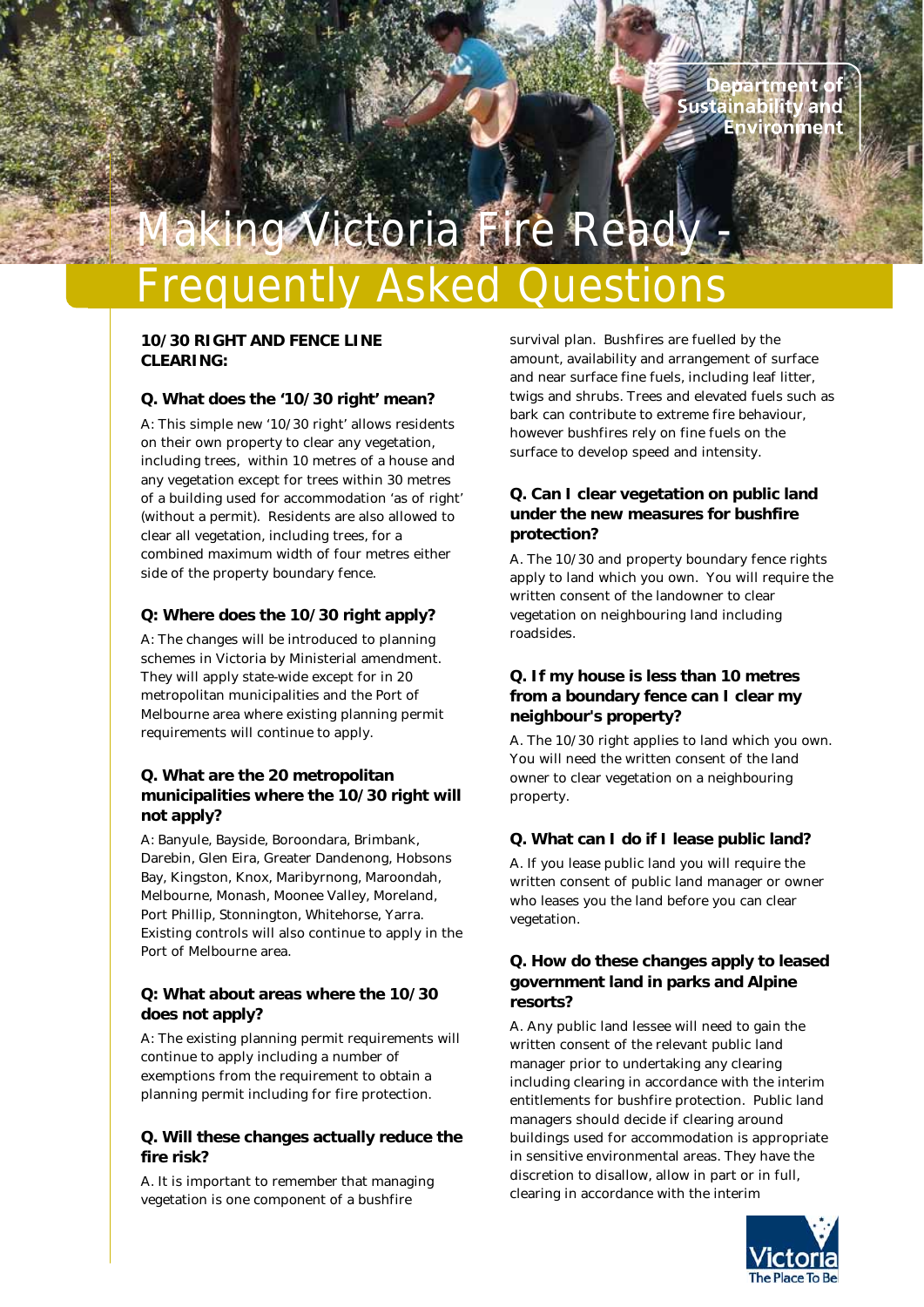# lah

## toria Fire

### Frequently Asked Questions

entitlements. Public land managers can not permit clearing in excess of the interim entitlements without a planning permit.

#### **Q: What are the current penalties for illegally clearing vegetation from private land?**

A: The maximum penalty for clearing of native vegetation without a permit and outside the scope of an exemption, such as the '10/30 rule' is 1200 penalty units or approximately \$140,000.

#### **Q: Will the penalties change under the new system?**

A. No.

#### **Q: Will this mean there is no longer a need to get a permit to carry out fuel reduction burns on private land?**

A: Existing requirements to obtain a permit from the Municipal Fire Prevention Officer or the CFA to carry out fuel reduction burning on private land will continue to apply. Where a resident wishes to conduct a burn off on their land, a permit will not be required where it is in a rural area and outside of the fire danger period or a total fire ban. A permit will still be required to conduct a burn off within a residential area. Permits for burning are issued by the Municipal Fire Prevention Officer or by the CFA Regional office.

#### **Q: What if my neighbour or landlord won't do anything?**

A: Local councils, through their Municipal Fire Prevention Officer, can assess vegetation fuel hazards on private property and issue Fire Prevention Notices to private land holders where reduction of vegetation fuel hazards on a property is considered necessary. If a resident is concerned that there may be a significant fire hazard on adjoining private property they should contact the Council who will be able to assess the fire risk and take appropriate action.

#### **Q: Are there types of plant I should have in my garden to reduce fire risk?**

A: Different plants burn differently. This is influenced by how old the plant is, the environment it is growing in, the season and how it is looked after (for example, if it is wellwatered). Some plants burn more easily than others.

Such plants include those that:

- accumulate and/or create lots of dry, dead debris during the fire season
- have loose flaky bark
- have masses of very fine leaves and
- have very low moisture content.

While some plants may not burn in low to moderately intense fires, all plants can burn in high intensity fires (those fires when you and your home are most at risk).

#### **Q: How will these measures affect the building of new homes?**

A. The interim measures do not directly affect the building of new homes.

When siting new buildings it is expected that every effort is made to avoid native vegetation removal and to provide a 10 metre separation between native vegetation and the new dwelling.

The interim measures apply to the rebuilding of houses destroyed in the 2009 bushfires is covered by the new rules if they are within the relevant municipalities.